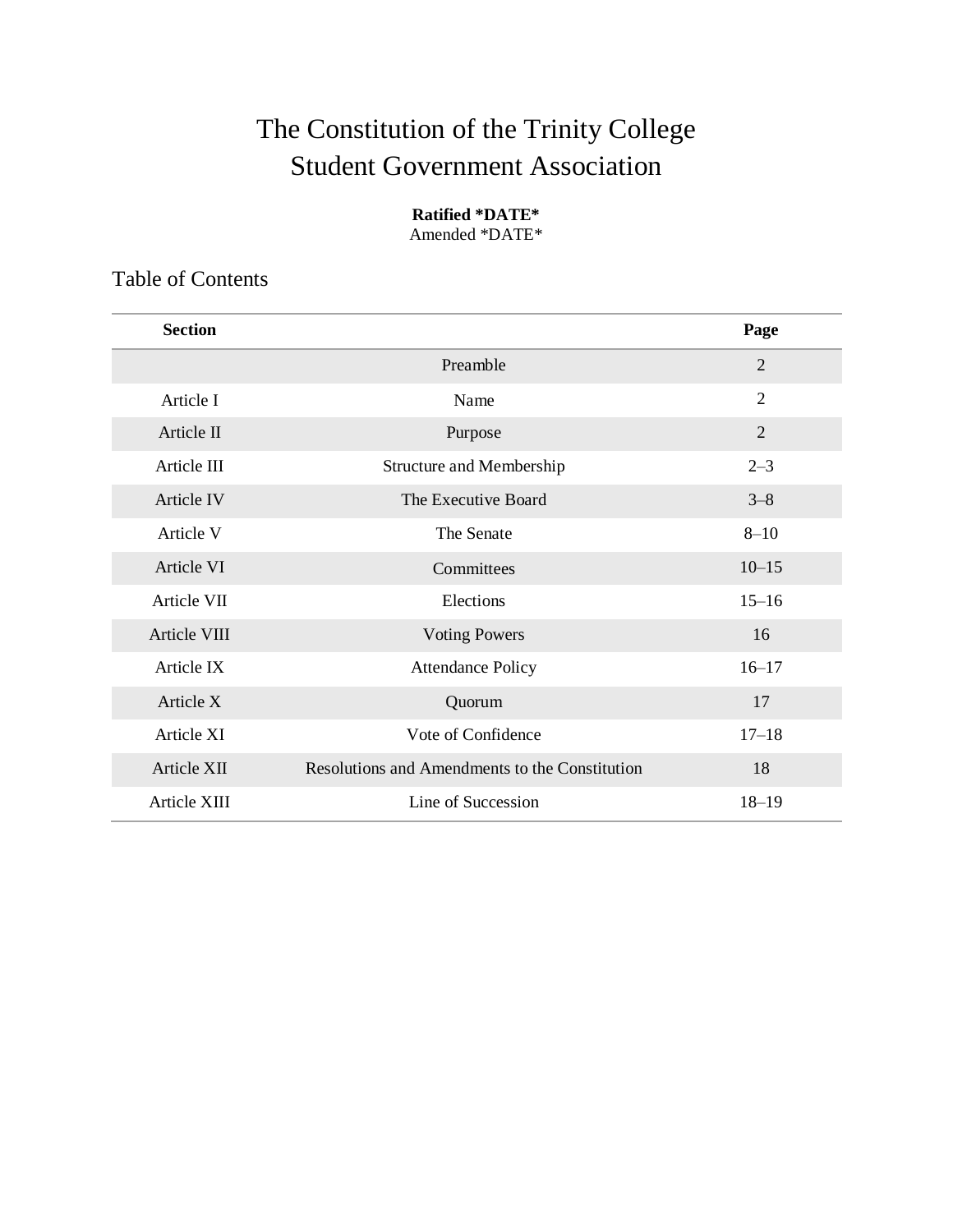# Preamble

We, the students of Trinity College, to officially represent the voice and concerns of the Student Body; to develop democratic ideals; to promote the academic, cultural, and social welfare of the Student Body; to develop responsible student participation in the College's governance and activities; to maintain high standards of cooperation, loyalty, and school spirit, and to teach respect for law and order, ordain and establish this constitution for the Student Government Association of Trinity College.

# Article I: Name

Section 1. The name of this organization shall be the 'Trinity College Student Government Association', hereafter referred to as the 'SGA'.

# Article II: Purpose

- Section 1. The SGA shall be the official representative voice of the Student Body to the greater Trinity College community.
- Section 2. The SGA shall promote communication among the Student Body, administration, faculty, staff, and other members of the Trinity College community.
- Section 3. The SGA shall provide an open forum for the Student Body to express their views.
- Section 4. The SGA shall act upon the views of the Student Body in an appropriate manner, as determined by the SGA.
- Section 5. All members of the SGA shall ensure all procedures as outlined by this constitution are properly followed.
- Section 6. The business and events of the SGA shall be open on a non-discriminatory basis to members of the Trinity College community. As such, the SGA does not discriminate on the basis of age, color, disability, gender identity and expression, sex, sexual orientation, marital status, national or ethnic origin, race, religion, physical characteristics, or socioeconomic status. To promote and provide for a diverse and inclusive community, this nondiscriminatory clause shall be binding throughout this constitution.

## Article III: Structure and Membership

Section 1. The SGA shall consist of the Executive Board, Senate, Class Councils, Academic Affairs Committee, Communications Committee, Budget Committee, Inter-Organizational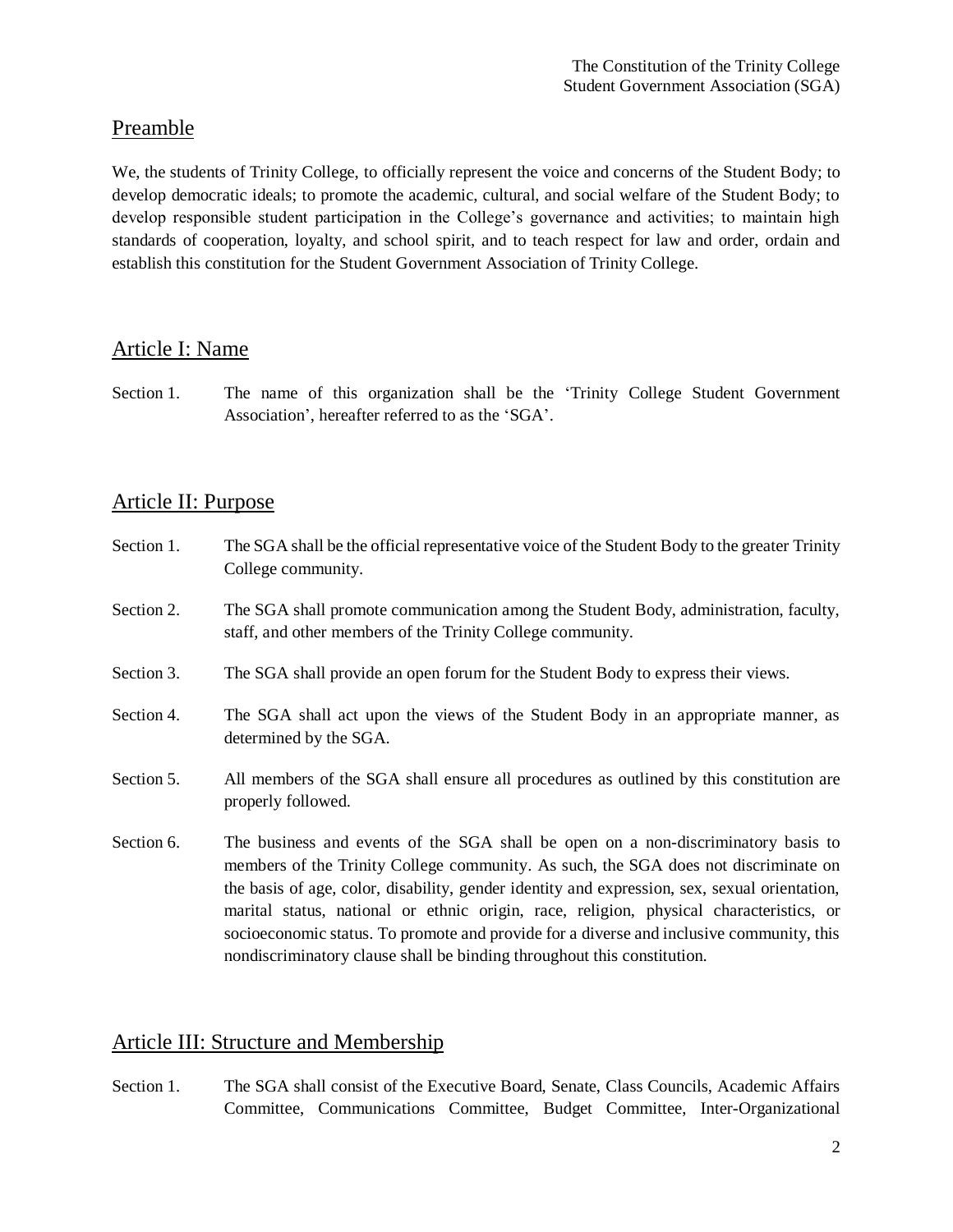Council, Multicultural Affairs Council, Programming Board ("Barnyard"), Student Life Committee, and various ad hoc committees as deemed necessary by the SGA.

Section 2. All students of Trinity College in good academic and disciplinary standing shall be eligible for membership in the SGA. Special requirements may apply for specific positions, as outlined in this constitution.

## Article IV: The Executive Board

- Section 1. Purpose
	- A. The purpose of the Executive Board shall be to oversee and direct the operations of the SGA.
	- B. The Executive Board shall meet weekly to fulfill its purposes, as outlined below.
- Section 2. Members
	- A. The members of the Executive Board shall be the:
		- 1. President of the SGA, hereafter referred to as the President, who shall serve as an ex officio and non-voting member, except in the case of a tie
		- 2. Vice President
		- 3. Secretary, who shall serve as an ex officio and non-voting member
		- 4. Parliamentarian, who shall serve as an ex officio and non-voting member
		- 5. Academic Affairs Chair
		- 6. Communications Chair
		- 7. Finance Chair
		- 8. Greek Affairs Chair
		- 9. Inter-Organizational Council Chair
		- 10. Multicultural Affairs Chair
		- 11. Programming Chair
		- 12. Student Life Chair
- Section 3. Roles and Responsibilities
	- A. The President shall:
		- 1. Serve as the head of the SGA
		- 2. Be present at all Senate and Executive Board meetings
		- 3. Preside over all Senate and Executive Board meetings
		- 4. Maintain regular communication with the Student Body, Office of Student Activities, Involvement, & Leadership, College President, faculty, Dean of Students Office, and other members of the Trinity College community
		- 5. Convene emergency Senate and Executive Board meetings as deemed necessary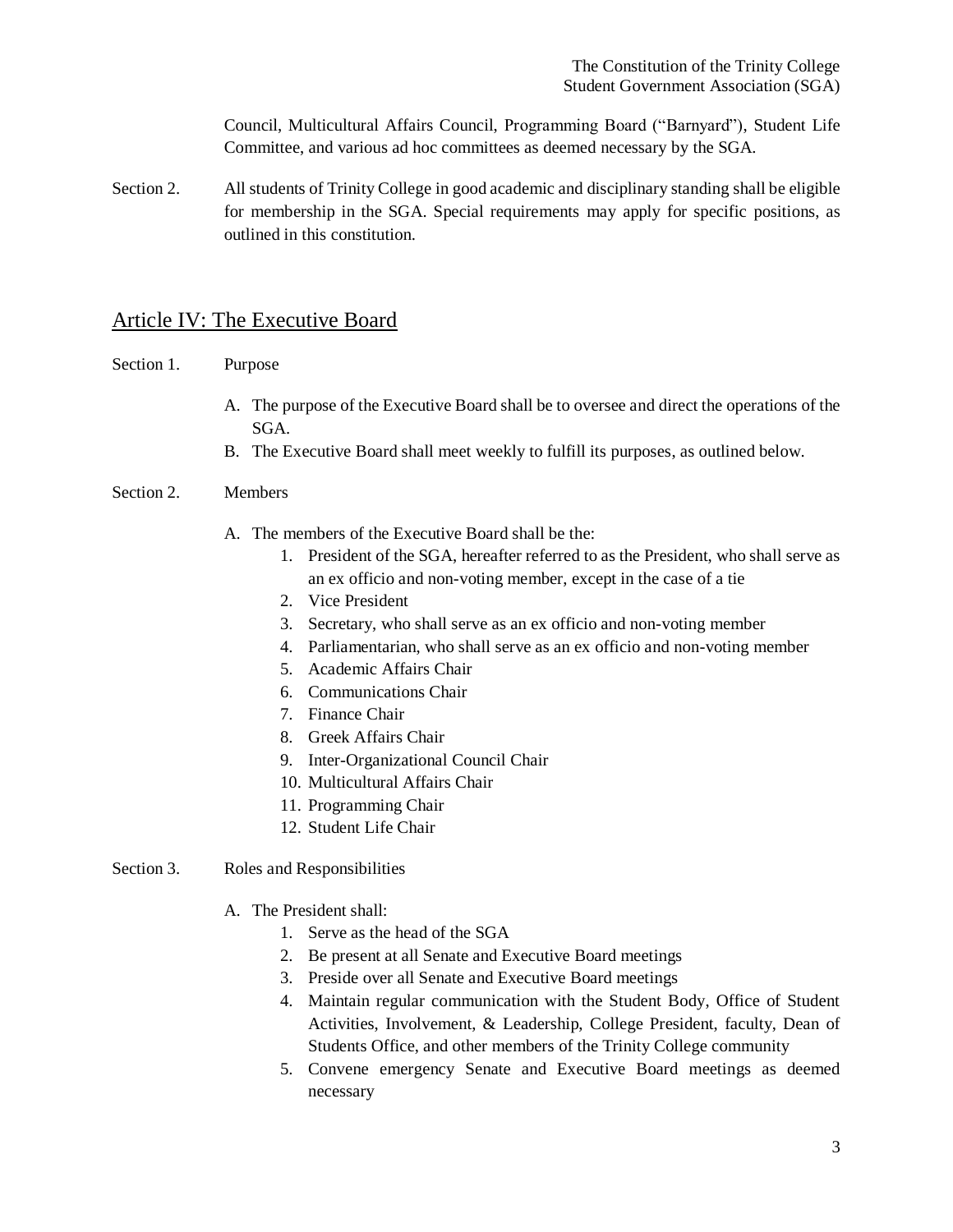- 6. Create ad hoc committees upon the Senate's approval
- 7. Oversee the Senate's budget
- 8. Ensure collaboration within the Executive Board to complete projects and gather input
- 9. Nominate students to serve as representatives and liaisons on school-wide committees
- 10. Directly communicate with the Student Body via public messages, working with the Communications Committee to develop such messages
- 11. Submit a report to the Senate and the Secretary, for record-keeping, detailing what they have accomplished mid-semester and at the conclusion of each semester
- B. The Vice President shall:
	- 1. Serve as the head of the SGA in the President's absence
	- 2. Be present at all Senate and Executive Board meetings
	- 3. Maintain regular communication with the Student Body, Office of Student Activities, Involvement, & Leadership (S.A.I.L.), College President, faculty, Dean of Students Office, and other members of the Trinity College community
	- 4. Oversee the Senate's budget
	- 5. Ensure collaboration within the Executive Board to complete projects and gather input
	- 6. Oversee the ad hoc and standing committees of the SGA, including the Class Councils by providing them with necessary guidance and support to ensure the committees are well-equipped, working toward a vision, and functioning efficiently
	- 7. Meet regularly with the Chairs to provide support and guidance
	- 8. Submit a report to the Senate and the Secretary, for record-keeping, detailing what they have accomplished mid-semester and at the conclusion of each semester
- C. The Secretary shall:
	- 1. Be present at all Senate and Executive Board meetings
	- 2. Record comprehensive minutes at all Senate and Executive Board meetings
	- 3. Responsible for taking attendance at all Senate and Executive Board meetings
	- 4. Distribute minutes to all members of the Senate and Executive Board, and to the Director of S.A.I.L.
	- 5. Gather and compile minutes from all ad hoc and standing committee meetings, including Class Councils
	- 6. Main an organized record of all SGA documents and materials including membership, minutes, Executive Board reports, attendance, proposed measures, passed measures, templates, etc.
	- 7. Create and maintain any and all templates for agendas, minutes, resolutions, referendums, etc.
	- 8. Notify any SGA member if they are in violation of the SGA's Attendance Policy, as outlined in this constitution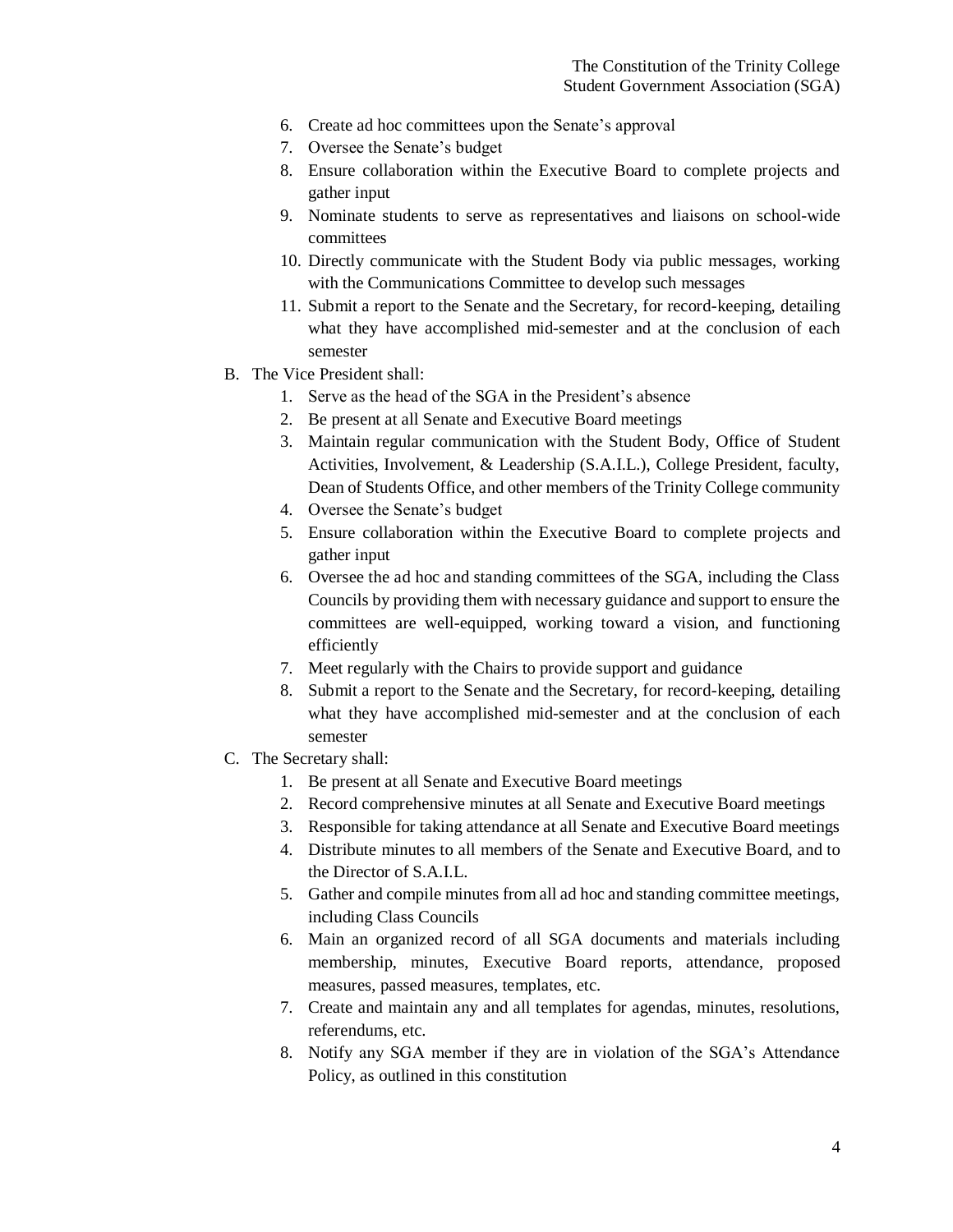- 9. Submit a report to the Senate detailing what they have accomplished midsemester and at the conclusion of each semester, and archive this report
- D. The Parliamentarian shall:
	- 1. Be present at all Senate and Executive Board meetings
	- 2. Have a comprehensive understanding of this constitution
	- 3. Ensure that all procedures as outlined by this constitution are properly followed
	- 4. Serve as the facilitator of all Senate meetings, using *Robert's Rules of Order* as deemed necessary for parliamentary procedure
	- 5. Ensure all members of the SGA have a comprehensive understanding of the SGA's parliamentary procedure
	- 6. Notify the Senate of the dates of all meetings at the beginning of each semester
	- 7. Censure members of the SGA as determined by the judicial process
	- 8. Compile the agenda for all Senate meetings, where any member of the SGA and Trinity College community may request an item to be on the agenda
	- 9. Distribute the agenda for the Senate meeting at least one (1) day prior to the meeting
	- 10. Submit a report to the Senate and the Secretary, for record-keeping, detailing what they have accomplished mid-semester and at the conclusion of each semester
- E. The Academic Affairs Chair shall:
	- 1. Be present at all Senate, Executive Board, and Academic Affairs Committee meetings
	- 2. Serve as the head of the SGA's Academic Affairs Committee
	- 3. Maintain regular communication with the Office of the Dean of the Faculty, the Vice President of Academic Affairs, and all other relevant members of the Trinity College community
	- 4. Serve on Trinity College's Academic Affairs Committee
	- 5. Facilitate all meetings of the SGA's Academic Affairs Committee
	- 6. Develop a course of action for the Committee, which shall contain the committee's goals for the term
	- 7. Delegate duties amongst all Committee members
	- 8. Ensure all Committee members are equally active participants and fulfilling their designated responsibilities
	- 9. Update the Senate and Executive Board regarding the Academic Affairs Committee's activities
	- 10. Collaborate with other Chairs to complete projects and gather input
	- 11. Submit a report to the Senate and the Secretary, for record-keeping, detailing what the Academic Affairs Committee has accomplished mid-semester and at the conclusion of each semester
- F. The Communications Chair shall:
	- 1. Be present at all Senate, Executive Board, and Communications Committee meetings
	- 2. Serve as the head of the Communications Committee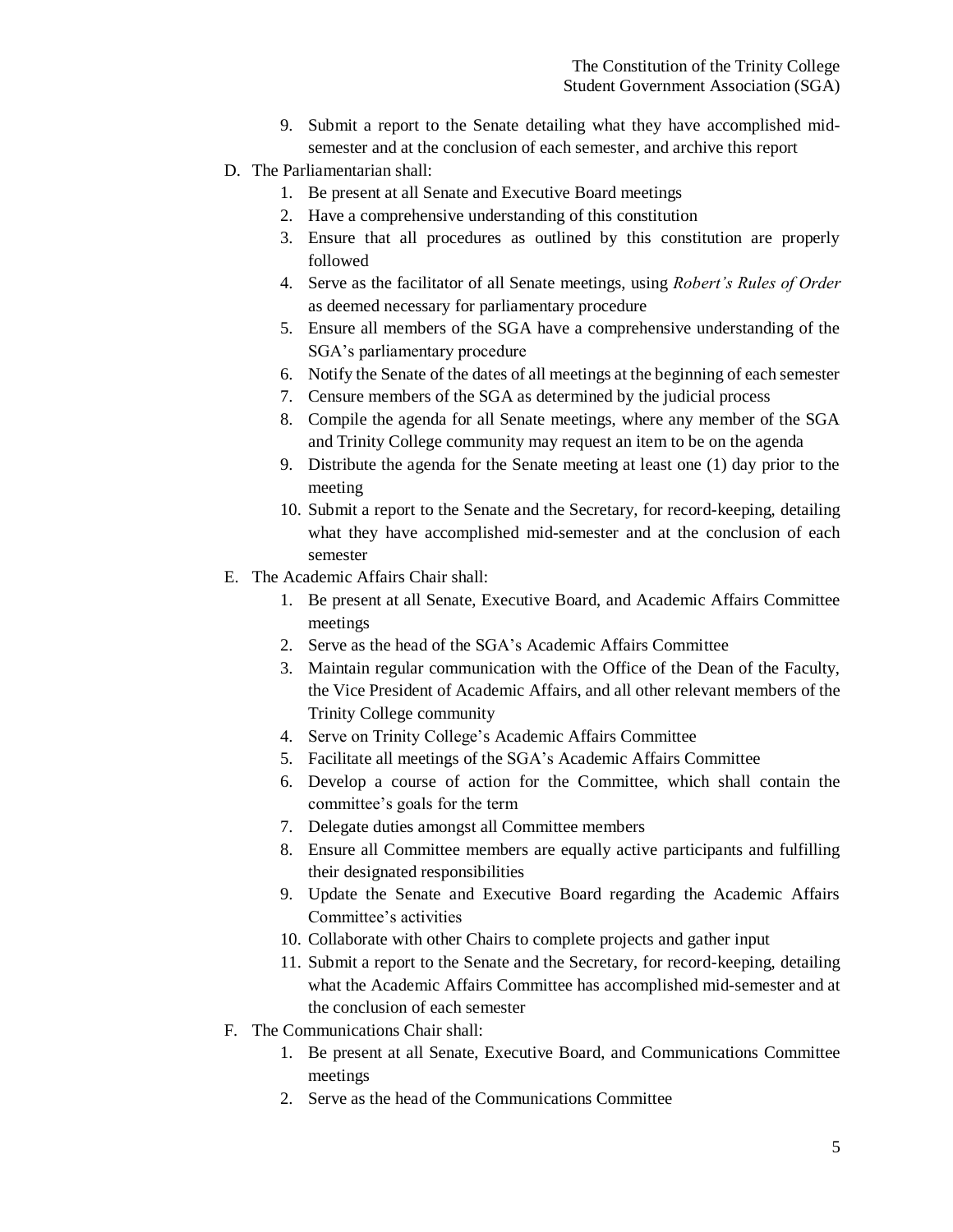- 3. Maintain regular communication with the Office of Communications and all other relevant members of the Trinity College community
- 4. Facilitate all meetings of the Communications Committee
- 5. Develop a course of action for the Committee, which shall contain the Committee's goals for the term
- 6. Delegate duties amongst all Committee members
- 7. Ensure all Committee members are equally active participants and fulfilling their designated responsibilities
- 8. Approve all communications materials for distribution
- 9. Update the Senate and Executive Board regarding the Communications Committee's activities
- 10. Collaborate with other Chairs to complete projects and gather input
- 11. Submit a report to the Senate and the Secretary, for record-keeping, detailing what the Communications Committee has accomplished mid-semester and at the conclusion of each semester
- G. The Finance Chair shall:
	- 1. Be present at all Senate, Executive Board, and Budget Committee meetings
	- 2. Serve as the head of the Budget Committee
	- 3. Maintain regular communication with Trinity College's Chief Financial Officer and all other relevant members of the Trinity College community
	- 4. Facilitate all meetings of the Budget Committee
	- 5. Develop a course of action for the Committee, which shall contain the Committee's goals for the term
	- 6. Delegate duties amongst all Committee members
	- 7. Ensure all Committee members are equally active participants and fulfilling their designated responsibilities
	- 8. Update the Senate and Executive Board regarding the Budget Committee's activities
	- 9. Collaborate with other Chairs to complete projects and gather input
	- 10. Submit a report to the Senate and the Secretary, for record-keeping, detailing what the Budget Committee has accomplished mid-semester and at the conclusion of each semester
- H. The Greek Affairs Chair shall:
	- 1. Be present at all Senate, Executive Board, and Inter-Greek Council meetings
	- 2. Serve as the liaison between the SGA and Greek Life on-campus
	- 3. Collaborate with other Chairs to ensure collaboration between Greek Life and the SGA
	- 4. Submit a report to the Senate and the Secretary, for record-keeping, detailing what the Greek Affairs Chair has accomplished mid-semester and at the conclusion of each semester
- I. The Inter-Organizational Council Chair shall:
	- 1. Be present at all Senate, Executive Board, and Inter-Organizational Council meetings
	- 2. Serve as the head of the Inter-Organizational Council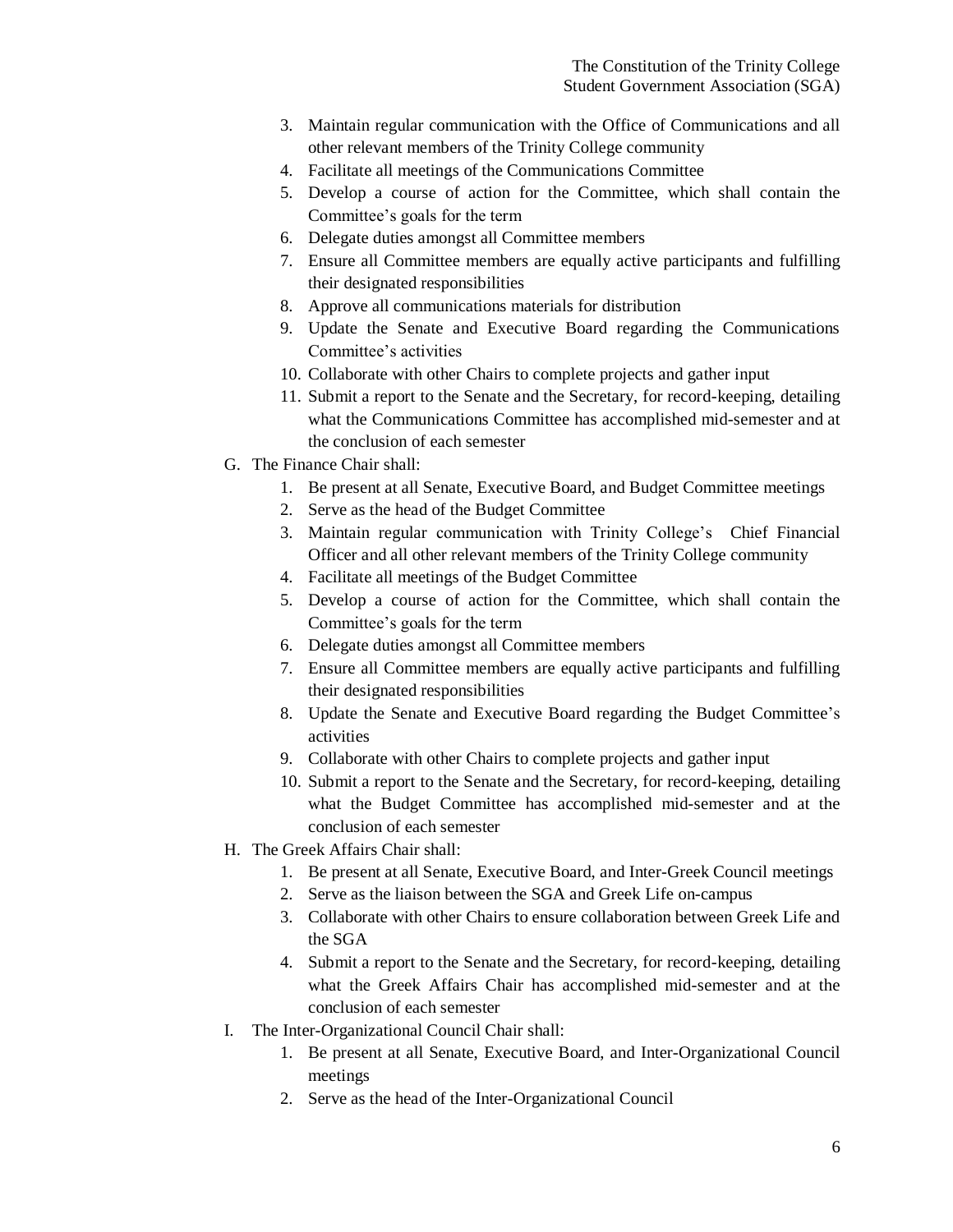- 3. Maintain regular communication with the leaders of on-campus student organizations
- 4. Facilitate all meetings of the Inter-Organizational Council
- 5. Develop a course of action for the Council, which shall contain the Council's goals for the term
- 6. Delegate duties amongst all Council members
- 7. Ensure all Council members are equally active participants and fulfilling their designated responsibilities
- 8. Update the Senate and Executive Board regarding the Inter-Organizational Council's activities
- 9. Collaborate with other Chairs to complete projects and gather input
- 10. Submit a report to the Senate and the Secretary, for record-keeping, detailing what the Inter-Organizational Council has accomplished mid-semester and at the conclusion of each semester
- J. The Multicultural Affairs Chair shall:
	- 1. Be present at all Senate, Executive Board, and Multicultural Affairs Council meetings
	- 2. Serve as the head of the Multicultural Affairs Council
	- 3. Maintain regular communication with the Multicultural Affairs Office and all other relevant members of the Trinity College community
	- 4. Facilitate all meetings of the Multicultural Affairs Council
	- 5. Develop a course of action for the Council, which shall contain the Council's goals for the term
	- 6. Delegate duties amongst all Council members
	- 7. Ensure all Council members are equally active participants and fulfilling their designated responsibilities
	- 8. Update the Senate and Executive Board regarding the Multicultural Affairs Council's activities
	- 9. Collaborate with other Chairs to complete projects and gather input
	- 10. Submit a report to the Senate and the Secretary, for record-keeping, detailing what the Multicultural Affairs Council has accomplished mid-semester and at the conclusion of each semester
- K. The Programming Chair shall:
	- 1. Be present at all Senate, Executive Board, and Programming Board meetings
	- 2. Serve as the head of the Programming Board
	- 3. Maintain regular communication with the Office of Student Activities, Involvement, & Leadership, and all other relevant members of the Trinity College community
	- 4. Facilitate all meetings of the Programming Board
	- 5. Develop a course of action for the Board, which shall contain the Board's goals for the term
	- 6. Delegate duties amongst all Board members
	- 7. Ensure all Board members are equally active participants and fulfilling their designated responsibilities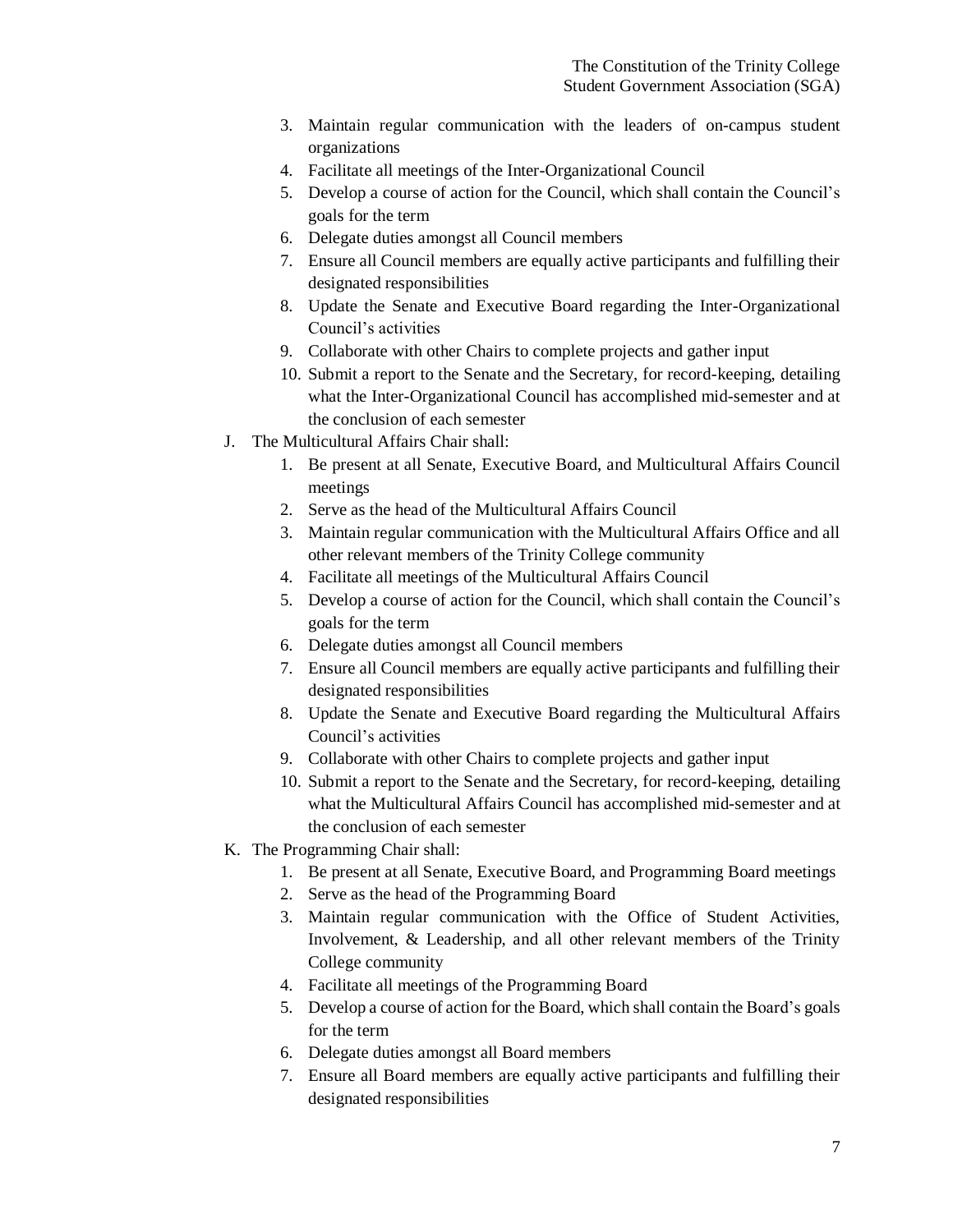- 8. Update the Senate and Executive Board regarding the Programming Board's activities
- 9. Collaborate with other Chairs to complete projects and gather input
- 10. Submit a report detailing what the Programming Board has accomplished midsemester and at the conclusion of each semester
- L. The Student Life Chair shall:
	- 1. Be present at all Senate, Executive Board, and Student Life Committee meetings
	- 2. Serve as the head of the Student Life Committee
	- 3. Maintain regular communication with the Office of the Dean of Students, Office of Student Activities, Involvement, and Leadership, Career Development Center, Campus Safety, Office of Residential Life, Recreation Office and all other relevant members of the Trinity College community
	- 4. Facilitate all meetings of the Student Life Committee
	- 5. Develop a course of action for the Committee, which shall contain the Committee's goals for the term
	- 6. Delegate duties amongst all Committee members
	- 7. Ensure all Committee members are equally active participants and fulfilling their designated responsibilities
	- 8. Update the Senate and Executive Board regarding the Student Life Committee's activities
	- 9. Collaborate with other Chairs to complete projects and gather input
	- 10. Submit a report to the Senate and the Secretary, for record-keeping, detailing what the Student Life Committee has accomplished mid-semester and at the conclusion of each semester

## Article V: The Senate

- Section 1. Purpose
	- A. The Senate shall meet weekly to fulfill its purposes, as outlined below
	- B. The purpose of the Senate shall be to officially represent the interests of the Student Body to the greater Trinity College community and to act on those interests as the Senate deems appropriate, by:
		- 1. Representing the Student Body through the Senate's representatives
		- 2. Bringing resolutions and/or petitions before the administration, faculty, trustees, and other members of the Trinity College community
		- 3. Discussing and making recommendations to the College on matters pertaining to the Student Body
	- C. The purpose of the Senate shall be to handle all legislative business pertaining to the SGA and the Student Body. This includes the power to:
		- 1. Recognize and derecognize student organizations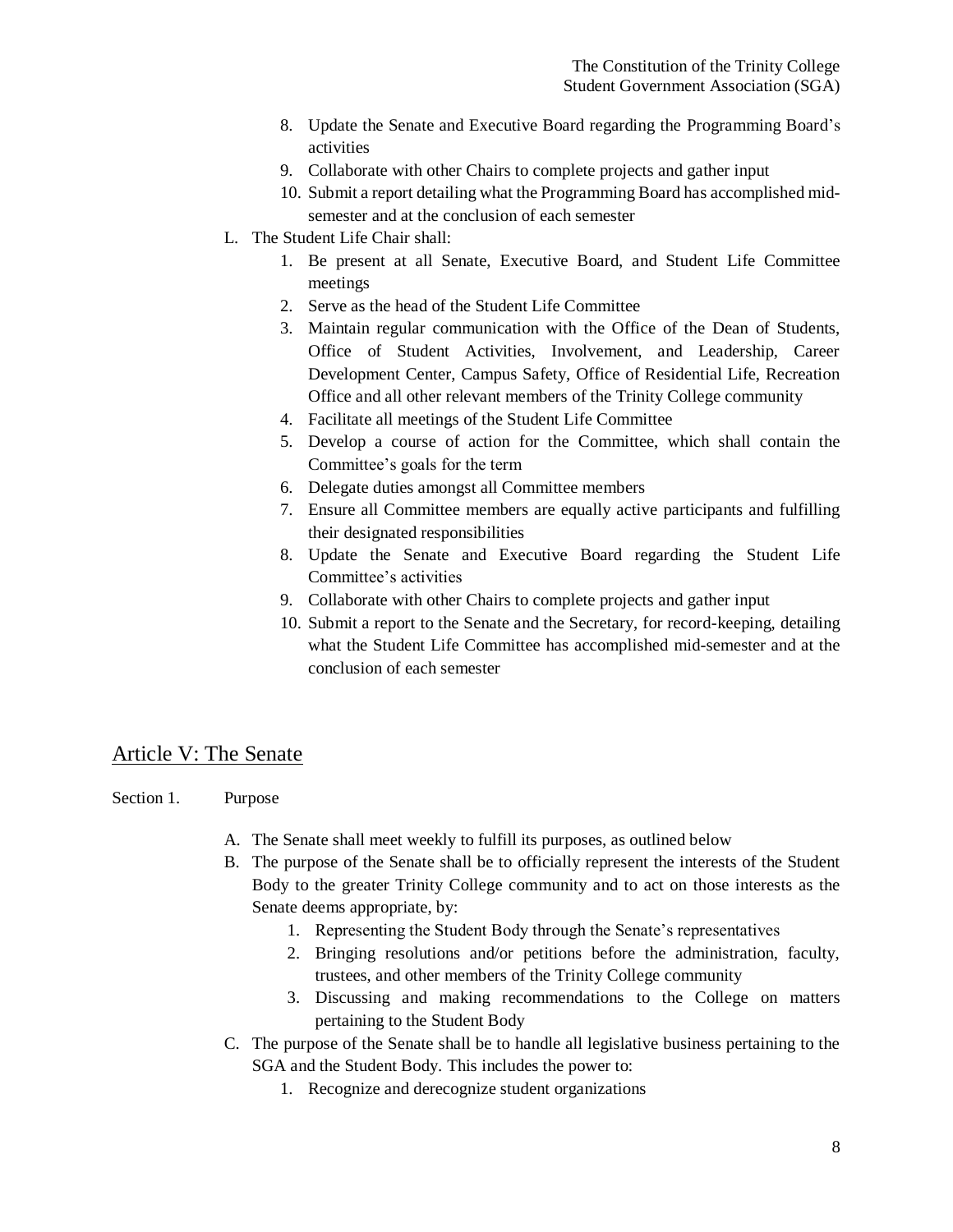- 2. Develop school-wide policies for the Student Body
- 3. Create ad hoc committees, bylaws, SGA offices, or subsidiary groups by a simple majority vote as deemed necessary
- 4. Approve minutes from and the agenda for all Senate meetings
- 5. Consider and recommend the amount of the Student Activities Fee (SAF) to the administration, upon recommendation from the Budget Committee
- 6. Approve the SGA's annual budget by a simple majority vote
- 7. Hold student elections and fill position vacancies
- 8. Take steps deemed necessary and proper for the Student Body's general welfare

#### Section 2. Structure

- A. The members of the Senate shall be the:
	- 1. Executive Board
	- 2. Four (4) representatives from each undergraduate class
	- 3. President from each undergraduate class, who shall serve in the same capacity as a representative within the Senate
	- 4. Treasurer from each undergraduate class, who shall serve in the same capacity as a representative within the Senate
	- 5. Two (2) representatives from the Individualized Degree Program (IDP)
- Section 3. Roles and Responsibilities
	- A. Each Class Representative, including each Class President and each Class Treasurer, shall:
		- 1. Be present at all Senate and Committee meetings, including Class Council meetings
		- 2. Serve on two (2) Committees
			- a. Each representative, including Class Presidents and Class Treasurers, shall serve on each respective class' Council
			- b. Class Treasurers shall automatically serve on the Budget Committee
			- c. The Committees Class Representatives, excluding Class Treasurers, may sit on are the Academic Affairs Committee, Communications Committee, Inter-Organizational Council, and Student Life Committee
		- 3. Be active participants in all SGA meetings
		- 4. Represent their respective class' interests in all SGA meetings and matters
	- B. Each Class President shall:
		- 1. Serve as a Class Representative in all Senate meetings
		- 2. Adhere to the same responsibilities for Class Representatives, as outlined above
		- 3. Facilitate Class Council meetings
		- 4. Develop a course of action, outlining their respective Class Council's goals
		- 5. Oversee the planning and execution of class-specific events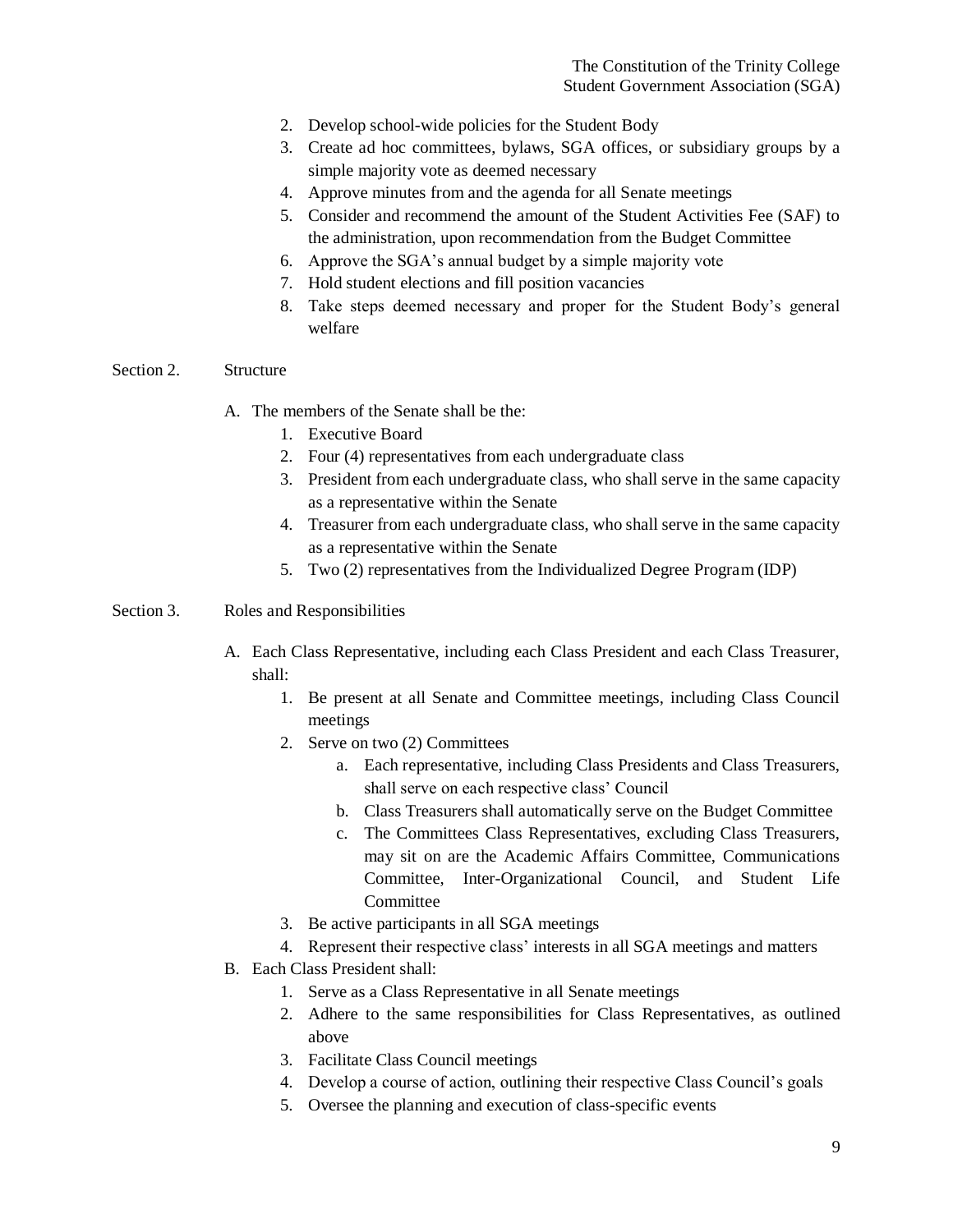- a. The Senior Class President is responsible for overseeing the planning and execution of Senior Snowball, 100 Days, and Senior Week activities
- 6. Submit a report to the Senate and the Secretary, for record-keeping, detailing what their Class Council has accomplished mid-semester and at the conclusion of each semester
- C. Each Class Treasurer shall:
	- 1. Serve as a Class Representative in all Senate meetings
	- 2. Adhere to the same responsibilities for Class Representatives, as outlined above
	- 3. Oversee their respective Class Council's account
	- 4. Serve on the Budget Committee
- D. Each representative of the Individualized Degree Program (IDP) shall:
	- 1. Serve as representatives for all IDP students in all Senate meetings
	- 2. Adhere to the same responsibilities for Class Representatives, as outlined above
	- 3. Serve on the Individualized Degree Program Council

## Article VI: Committees

- Section 1. Academic Affairs Committee
	- A. The purpose of the Academic Affairs Committee shall be to:
		- 1. Meet weekly to discuss its course of action and to gather input regarding the Committee's activities
		- 2. Communicate regularly with the Office of the Dean of the Faculty, other members of the faculty, administration, and other relevant members of the Trinity College community regarding student perspectives on academic policies
		- 3. Honor student achievement
		- 4. Propose new academic policies or changes reflecting student interests
		- 5. Provide suggestions for action and programming pertaining to academic departments' activities
		- 6. Host regular academic events on-campus
	- B. The Academic Affairs Committee shall consist of:
		- 1. The Academic Affairs Chair
		- 2. Five (5) representatives from the Senate
- Section 2. Budget Committee
	- A. The purpose of the Budget Committee shall be to: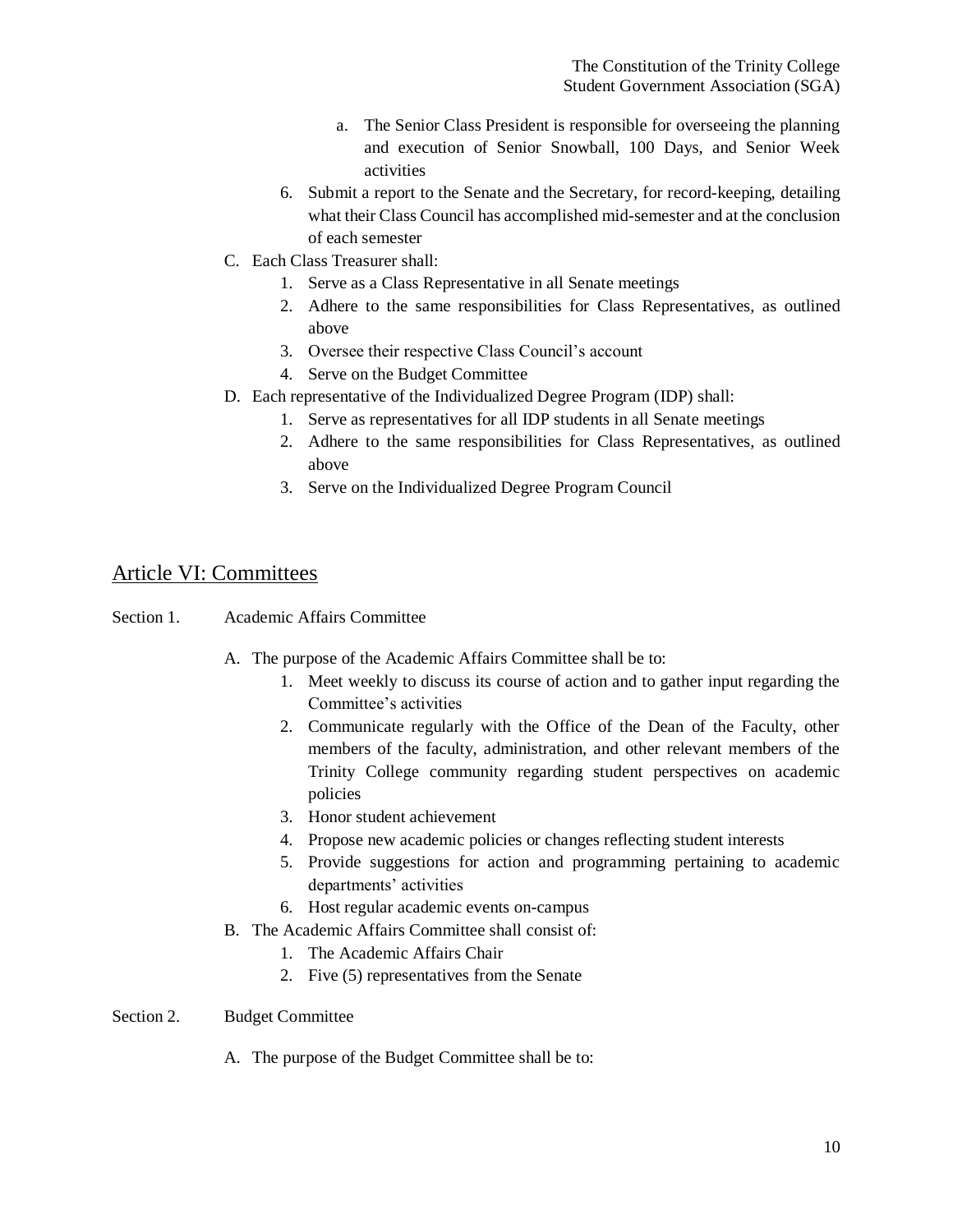- 1. Meet weekly to discuss funding requests from students and student organizations, to discuss its course of action, and to gather input regarding the Committee's activities
- 2. Oversee the distribution of the Student Activities Fee (SAF) allocated to the SGA to fund SGA-approved student organizations, trips, conferences, etc. as outlined by the Budget Committee's bylaws
- 3. Guide students and student organizations through the budgeting process, such as requesting funds, creating proposals, funding appeals, and efficient budgeting
- 4. Ensure confidentiality among its membership regarding financial and allocation decisions
- 5. Collaborate with the Senate and the Inter-Organizational Council to ensure student interests are reflected in the SGA's financial matters
- 6. Be fiscally responsible in the distribution of the Student Activities Fee (SAF) allocated to the SGA
- B. The Budget Committee shall consist of:
	- 1. The Finance Chair
	- 2. The four (4) Class Treasurers
	- 3. Two (2) at-large representatives from each undergraduate class, elected by the Student Body
- Section 3. Class Councils
	- A. The purpose of the Class Councils shall be to:
		- 1. Plan and execute class-specific programming
			- a. The Senior Class Council shall be responsible for planning and executing Senior Snowball, 100 Days, and Senior Week activities
		- 2. Promote school spirit and camaraderie
		- 3. Hold at least one (1) class-specific program per semester
		- 4. Provide a forum in Class Council meetings for students in each class to voice their concerns
	- B. The Class Councils shall consist of:
		- 1. The Class President
		- 2. The Class Treasurer
		- 3. Four (4) Class Representatives, as elected by the Student Body
		- 4. Non-SGA students from the class, acting as non-voting members
	- C. The IDP Council shall consist of:
		- 1. Two (2) IDP representatives
		- 2. Non-SGA IDP students
- Section 4. Communications Committee
	- A. The purpose of the Communications Committee shall be to:
		- 1. Meet weekly to discuss its course of action and to gather input regarding the Committee's activities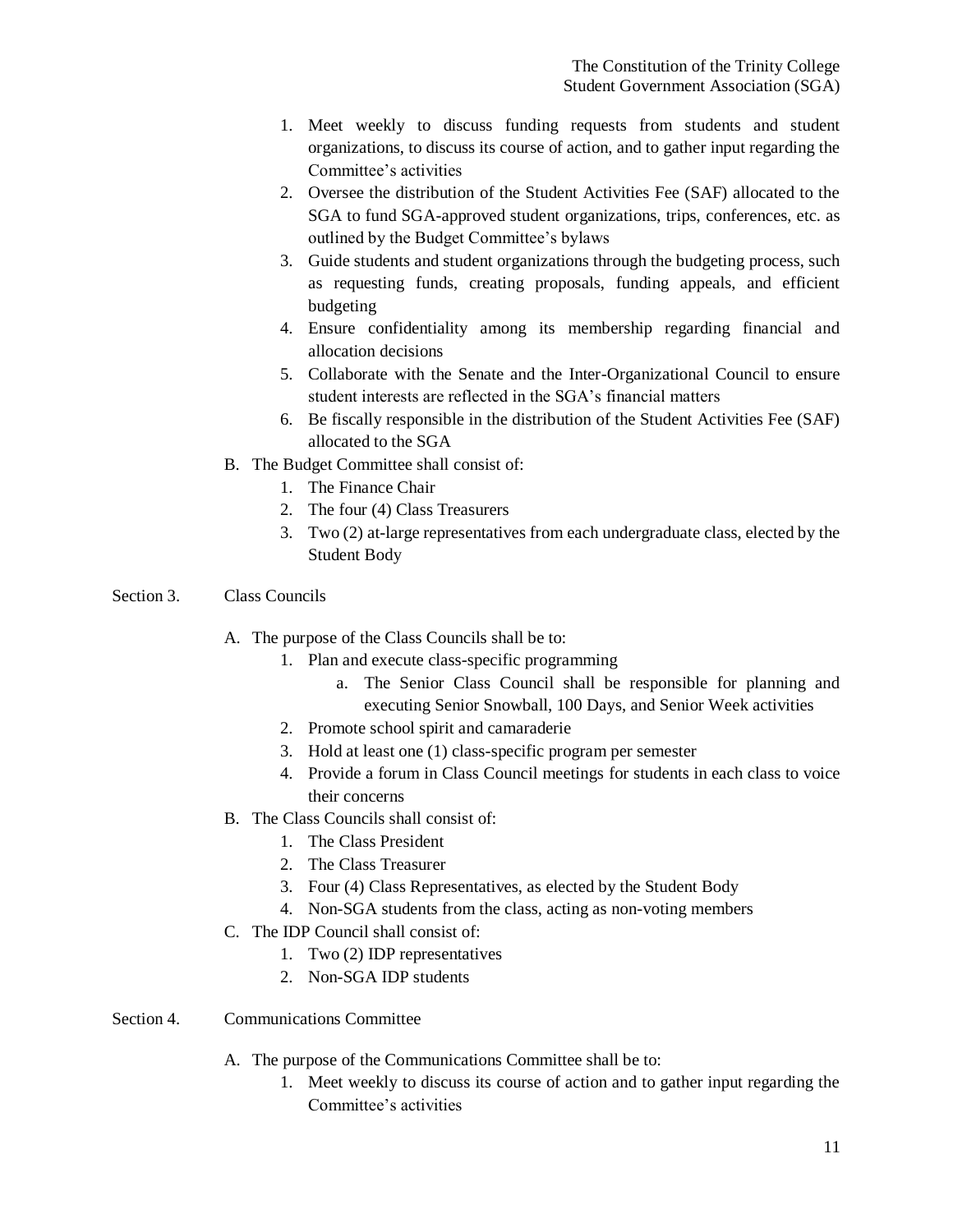- 2. Communicate regularly with the Office of Communications
- 3. Ensure the SGA and Student Body are well-connected
- 4. Oversee the exchange of information between the SGA and the Student Body
- 5. Manage the SGA's communication outlets such as the website, social media platforms, emails, SGA app, and postings regarding all SGA matters
- 6. Provide an open forum, physical and/or virtual, for students to express their views
- 7. Poll the Student Body on relevant issues
- 8. Handle all publicity matters for the SGA
- B. The Communications Committee shall consist of:
	- 1. The Communications Chair
	- 2. Five (5) representatives from the Senate
- Section 5. Inter-Organizational Council (IOC)
	- A. The purpose of the Inter-Organizational Council shall be to:
		- 1. Meet weekly to ensure all student organizations have the resources necessary to properly operate
			- 2. Guide new student organizations through the approval process
			- 3. Oversee the club approval process, which concludes with the Senate's vote on student organizations
			- 4. Coordinate with the Office of Student Activities, Involvement, & Leadership to ensure groups receive leadership training and development regarding proper procedures for funding, booking event/meeting spaces, etc.
			- 5. Communicate regularly with student organizations' leaders to ensure collaboration across groups and to answer questions about proper procedures
			- 6. Oversee the process of appointing student organization representatives from different categories to the Programming Board
	- B. The Inter-Organizational Council shall consist of:
		- 1. The Inter-Organizational Council Chair
		- 2. Five (5) representatives from the Senate
		- 3. One (1) student leader from each SGA-approved student organization oncampus
- Section 6. Multicultural Affairs Council
	- A. The purpose of the Multicultural Affairs Council shall be to:
		- 1. Meet weekly to ensure cross-cultural collaboration, ensure each organization has the resources it needs to operate, and to gather input
		- 2. Communicate regularly with the Office of Multicultural Affairs
		- 3. Encourage and develop regular cross-cultural programming
		- 4. Raise awareness regarding multicultural issues on-campus
		- 5. Work with student organizations to bridge racial, gender, ethnic, religious, and other social divides on-campus
		- 6. Promote respect and diversity on-campus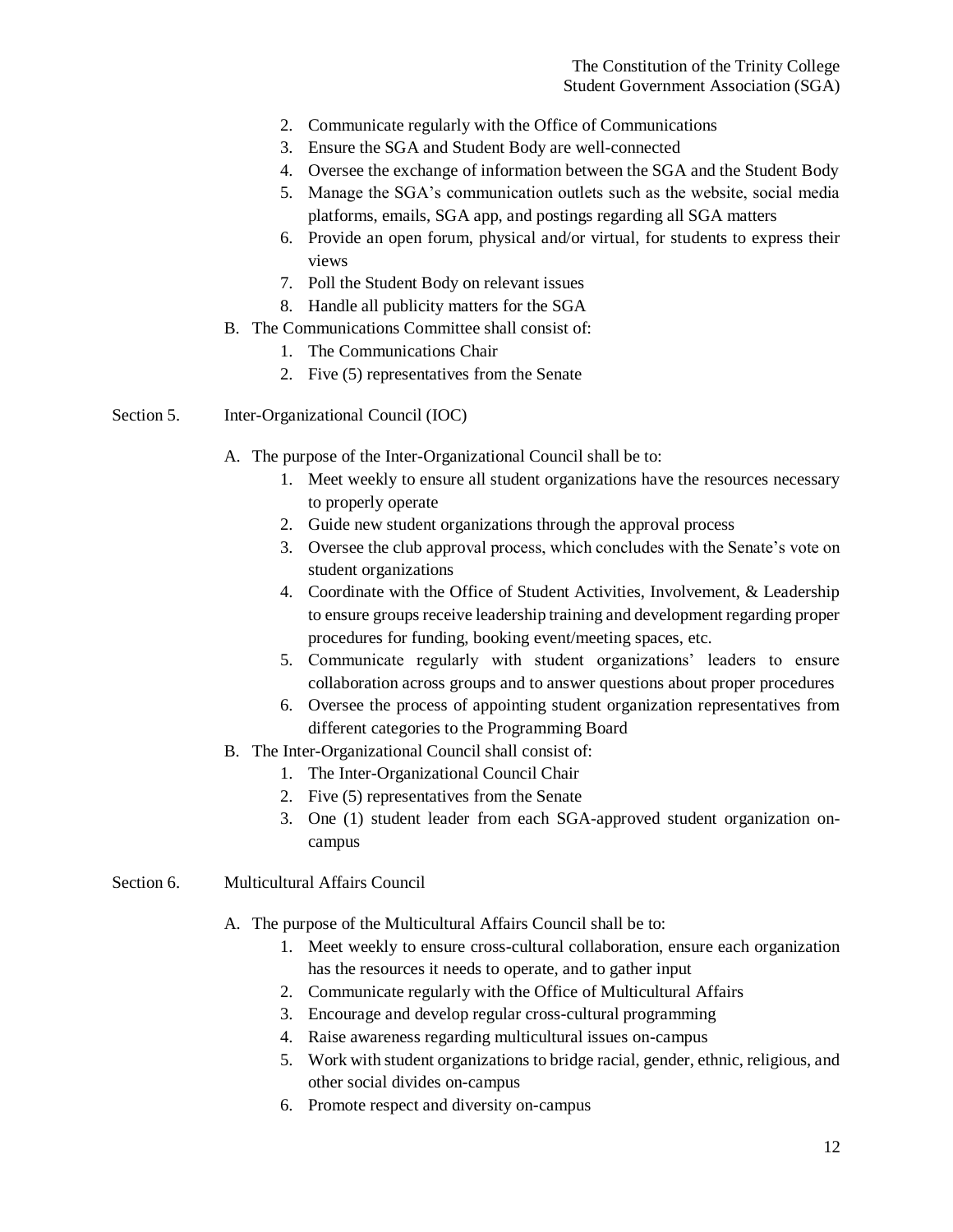- B. The Multicultural Affairs Council shall consist of:
	- 1. The Multicultural Affairs Chair
	- 2. One (1) student leader from each cultural, themed, and other student organizations funded by the Office of Multicultural Affairs

#### Section 7. Programming Board

- A. The purpose of the Programming Board shall be to:
	- 1. Meet weekly to plan and execute school-wide programming
	- 2. Communicate regularly with the Office of Student Activities, Involvement, and Leadership
	- 3. Promote school spirit and camaraderie
	- 4. Gather input from the Senate regarding programming
	- 5. Ensure school-wide programming is diverse and engages the entire campus community
	- 6. Ensure confidentiality among its membership regarding the planning and execution of events
	- 7. Have a rotating membership such that no student organizations are represented in consecutive years
- B. The Programming Board shall consist of:
	- 1. The Programming Chair
	- 2. One (1) at-large representative from each undergraduate class, as elected by the Student Body
	- 3. Two (2) student representatives for Greek Letter Organizations, as appointed by the Inter-Greek Council
	- 4. Two (2) student representatives for Athletics, as appointed by the Athletics Department
	- 5. Two (2) student representatives for cultural organizations, as appointed by the Multicultural Affairs Council
	- 6. Two (2) student representatives for arts organizations, as appointed by the Inter-Organizational Council
	- 7. Two (2) student representatives for academic organizations, as appointed by the Inter-Organizational Council
	- 8. Two (2) student representatives for community service, as appointed by the Office of Community Service and Civic Engagement
	- 9. Two (2) at-large student representatives for the general Student Body
	- 10. One (1) student representative for special interest organizations, as appointed by the Inter-Organizational Council
	- 11. One (1) student representative for religious organizations, as appointed by the Inter-Organizational Council

#### Section 8. Student Life Committee

A. The purpose of the Student Life Committee shall be to: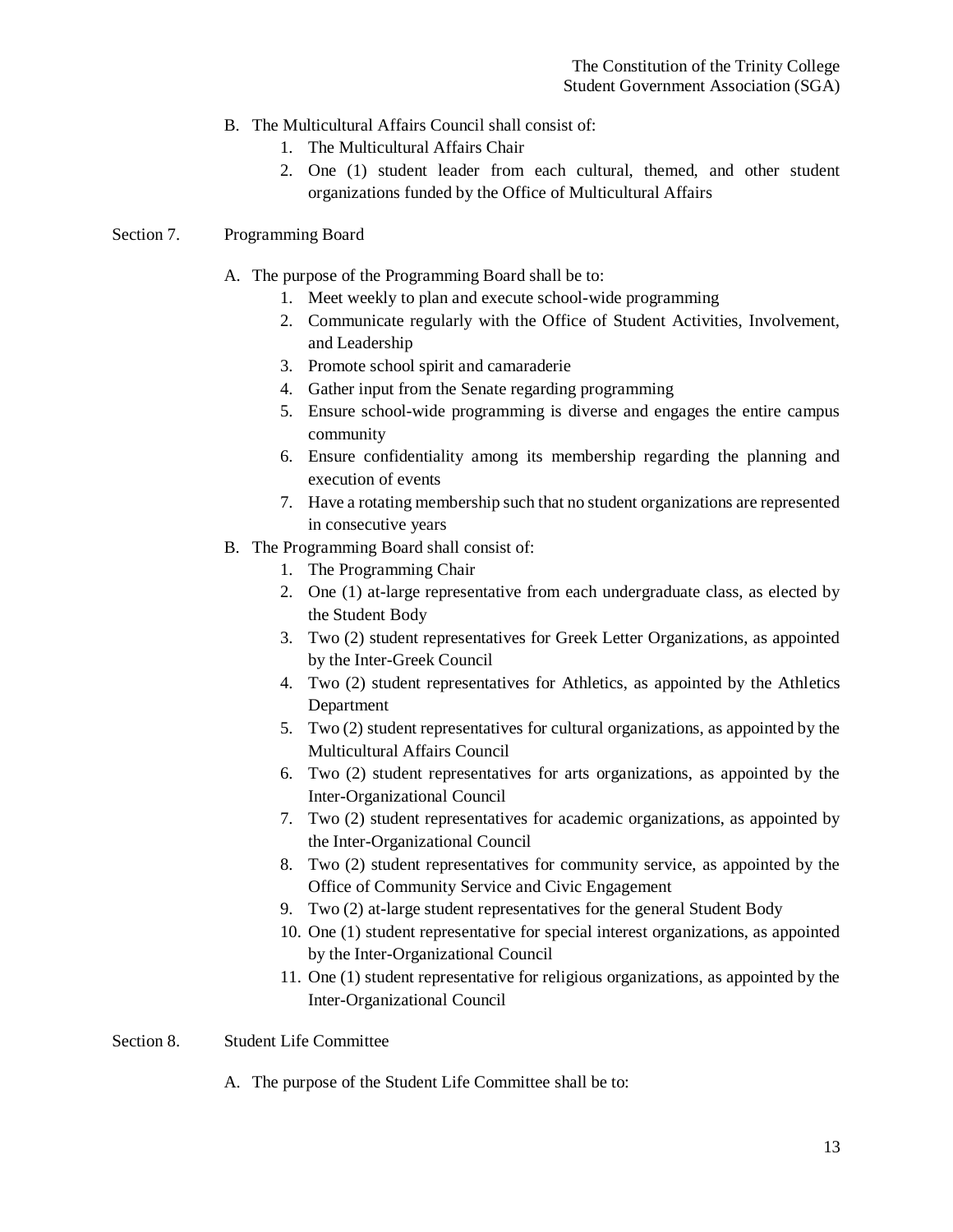- 1. Meet weekly to discuss student concerns about student life and to develop a course of action regarding those concerns
- 2. Communicate regularly with the Office of the Dean of Students, Office of Student Activities, Involvement, and Leadership, Career Development Center, Campus Safety, Office of Residential Life, and Recreation Office
- 3. Advocate and act on student interests regarding facilities, technology, dining services, parking, and other resources on-campus
- 4. Oversee student-to-student interactions regarding racism, sexism, homophobia, sexual assault, religion, etc., collaborating with the Multicultural Affairs Council
- B. The Student Life Committee shall consist of:
	- 1. The Student Life Chair
	- 2. Five (5) representatives from the Senate
- Section 9. Ad Hoc Committees
	- A. Ad hoc committees shall be created by the President as deemed necessary, upon approval by the Senate
	- B. Ad hoc committees shall dissolve once the task(s) for which they were created have been completed
	- C. The Housing Committee
		- 1. Shall operate during the spring semester of each academic year
		- 2. Shall consist of the Student Life Committee and members from the Office of Residential Life
		- 3. Shall oversee the housing lottery process
		- 4. Shall determine lottery numbers by determining the ratings of various oncampus dormitories
		- 5. Shall oversee housing appeals from the Student Body
		- 6. Shall organize the day-of system for the housing lottery process
	- D. The Elections Committee
		- 1. Shall operate during the election seasons of each academic year, which are at the beginning of the fall semester for first-years, mid-year to fill any vacancies, and at the end of the academic year
		- 2. Shall consist of the senior members of the Senate and Executive Board for that academic year
		- 3. Shall organize and execute student elections for the following academic year, which entails:
			- a. Collaborating with the Office of Student Activities, Involvement, & Leadership to set up the elections process
			- b. Determining and publicizing the guidelines for elections
			- c. Publicizing the eligibility requirements for candidates
			- d. Overseeing the publicity for elections by candidates
			- e. Ensuring elections occur properly and efficiently
			- f. Releasing election results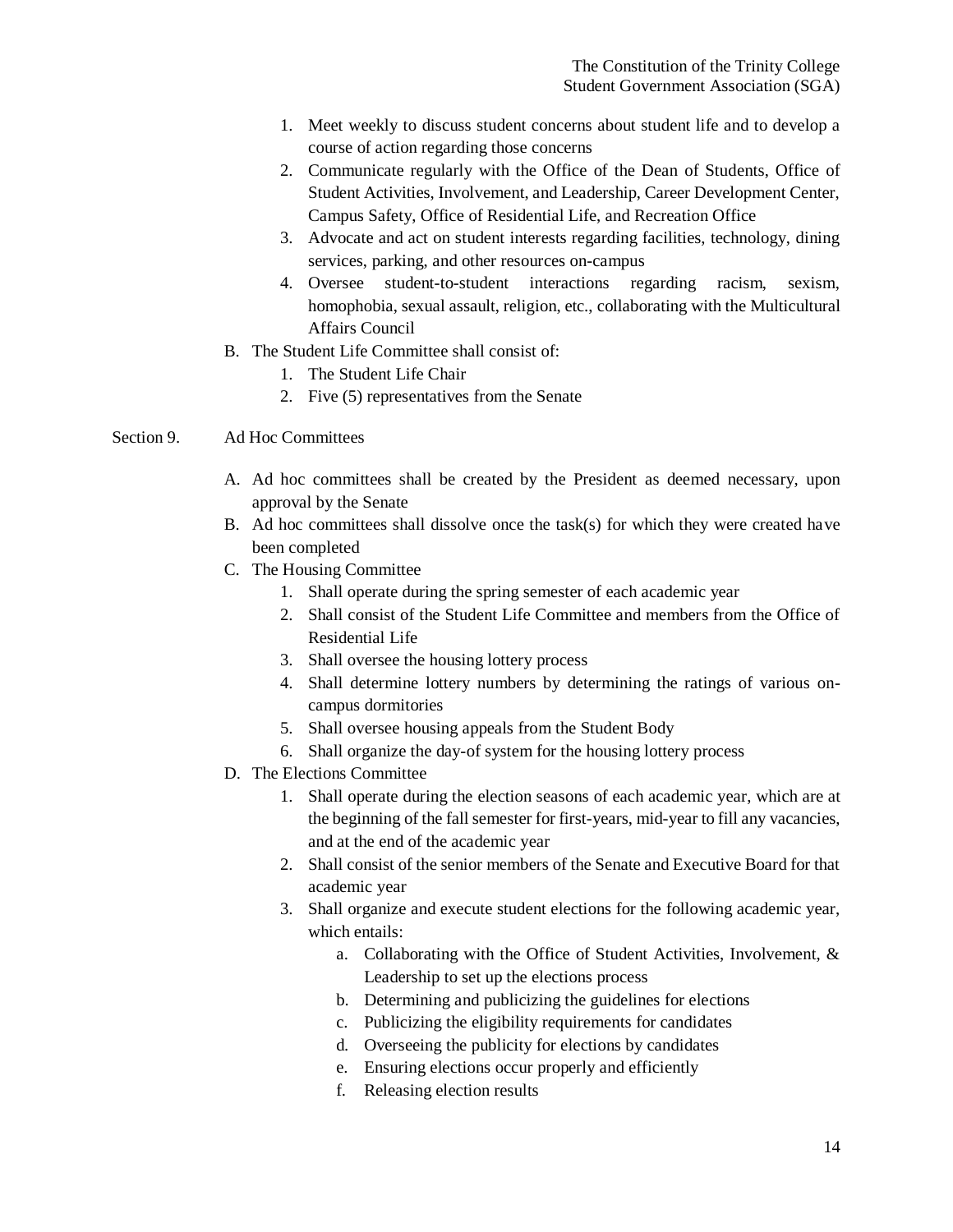- E. The Judicial Committee
	- 1. Shall be created on an as needed basis, as deemed by the Senate
	- 2. Shall operate in the event of any violation of this constitution, bylaws, or the Student Handbook by any member of the SGA
	- 3. Shall consist of the Parliamentarian and four (4) representatives from the Senate, as elected by the Senate
		- a. In the event the Parliamentarian is in violation, the President or Vice President shall head this Committee
	- 4. Shall inform the SGA member(s) of the accusations against them and of the date of the hearing at least five (5) days in advance
	- 5. Shall gather information relevant to the accusations against the SGA member(s)
	- 6. Shall present this information to the Senate at least one (1) week prior to the date of the hearing
	- 7. Shall propose a course of disciplinary action to the Senate at least one (1) week prior to the date of the hearing

# Article VII: Elections

| Section 1. | Elections shall occur in April of each academic year to elect representatives to the SGA for<br>the following academic year                                                                                                                                                                                                                                                                                                                                                                                                                                                                           |  |  |
|------------|-------------------------------------------------------------------------------------------------------------------------------------------------------------------------------------------------------------------------------------------------------------------------------------------------------------------------------------------------------------------------------------------------------------------------------------------------------------------------------------------------------------------------------------------------------------------------------------------------------|--|--|
| Section 2. | Elections shall occur in September of each academic year for first-years                                                                                                                                                                                                                                                                                                                                                                                                                                                                                                                              |  |  |
| Section 3. | Special elections shall be held to fill any vacancies as soon as the vacancies arise                                                                                                                                                                                                                                                                                                                                                                                                                                                                                                                  |  |  |
| Section 4. | Elections shall be conducted by the Elections Committee                                                                                                                                                                                                                                                                                                                                                                                                                                                                                                                                               |  |  |
| Section 5. | <b>Eligibility Requirements</b>                                                                                                                                                                                                                                                                                                                                                                                                                                                                                                                                                                       |  |  |
|            | A. All Executive Board positions shall require at least one (1) year of SGA experience to<br>run<br>1. The positions of President, Vice President, Secretary, and Parliamentarian<br>shall require at least one (1) year of experience in the Senate<br>2. The Chairs shall require at least one (1) year of experience in their respective<br>Committees, excluding elections for the 2015-2016 academic year<br>The Finance Secretary shall require at least one (1) year of experience in the<br>3.<br><b>Budget Committee</b><br>B. Students may only run for one SGA position per voting session |  |  |
| Section 6. | Voting                                                                                                                                                                                                                                                                                                                                                                                                                                                                                                                                                                                                |  |  |
|            | The following positions shall be elected by the Student Body in April of each academic<br>A.<br>year:                                                                                                                                                                                                                                                                                                                                                                                                                                                                                                 |  |  |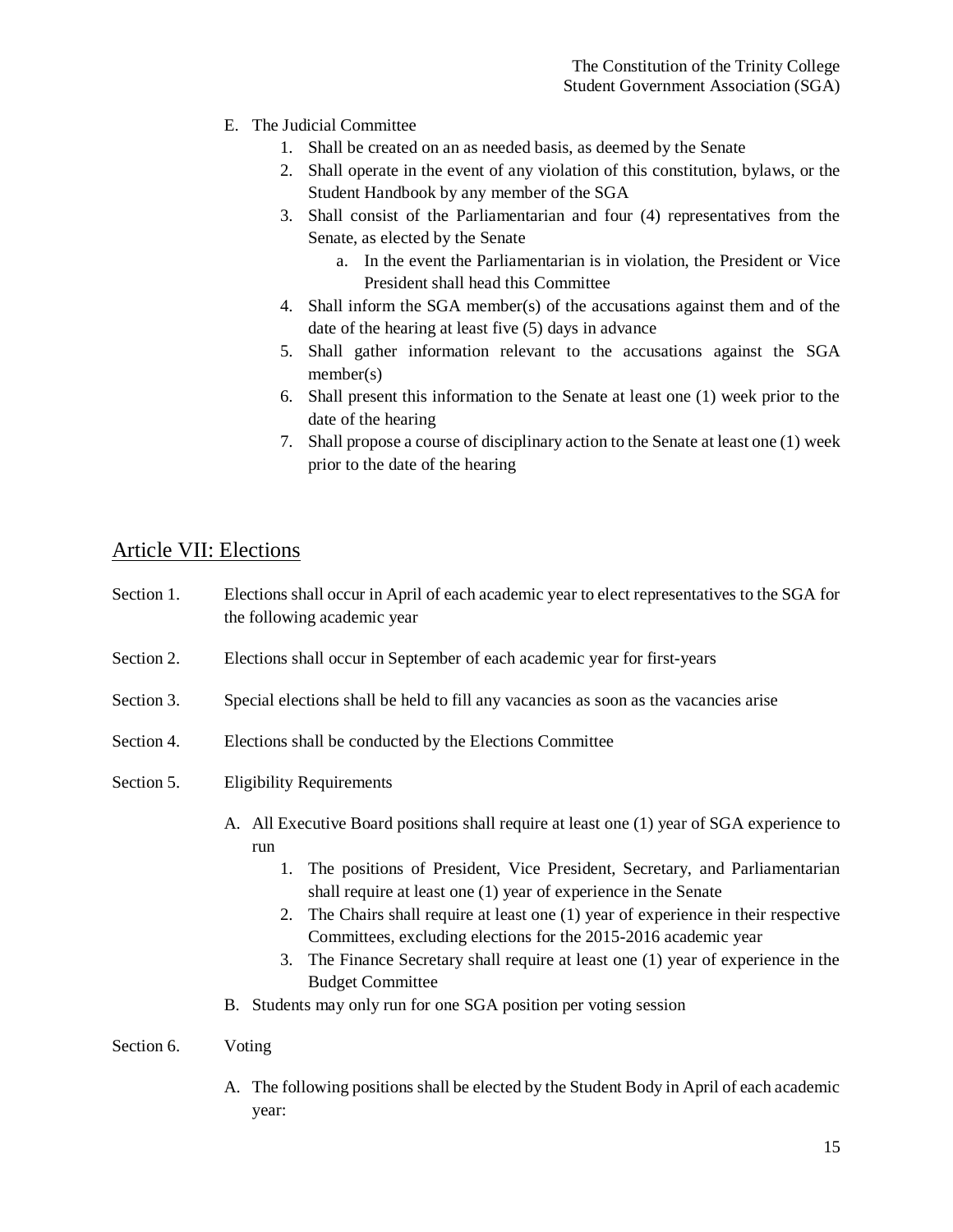- 1. President
- 2. Vice President
- 3. Academic Affairs Chair
- 4. Communications Chair
- 5. Finance Chair
- 6. Inter-Organizational Council Chair
- 7. Multicultural Affairs Chair
- 8. Programming Chair
- 9. Student Life Chair
- B. The following positions shall be internally elected by the Senate in April of each academic year:
	- 1. Secretary
	- 2. Parliamentarian
- C. The Finance Secretary shall be internally elected by the Budget Committee in April of each academic year
- D. The Greek Affairs Chair shall be elected in April of each academic year as follows:
	- 1. The Inter-Greek Council shall nominate candidates to the Senate
	- 2. All candidates shall present speeches to the Senate expressing their reasons for candidacy at least one (1) week prior to the Senate's vote on the position
	- 3. The Senate shall vote in the Greek Affairs Chair

## Article VIII: Voting Powers

- Section 1. Each representative in the Senate shall have one (1) vote
- Section 2. Each member of the Executive Board, excluding the President, Secretary, and Parliamentarian, shall have one (1) vote
- Section 3. The President shall only vote in the event of a tie

## Article IX: Attendance Policy

- Section 1. The SGA shall implement a three-strike policy on a per semester basis
- Section 2. Excused and unexcused absences for all Senate, Executive Board, Class Council, and Committee meetings shall be treated in the same manner
- Section 3. After a second absence, SGA members shall receive a written warning from the Secretary, also notifying the President, Vice President, necessary Chair(s), and the Director of S.A.I.L.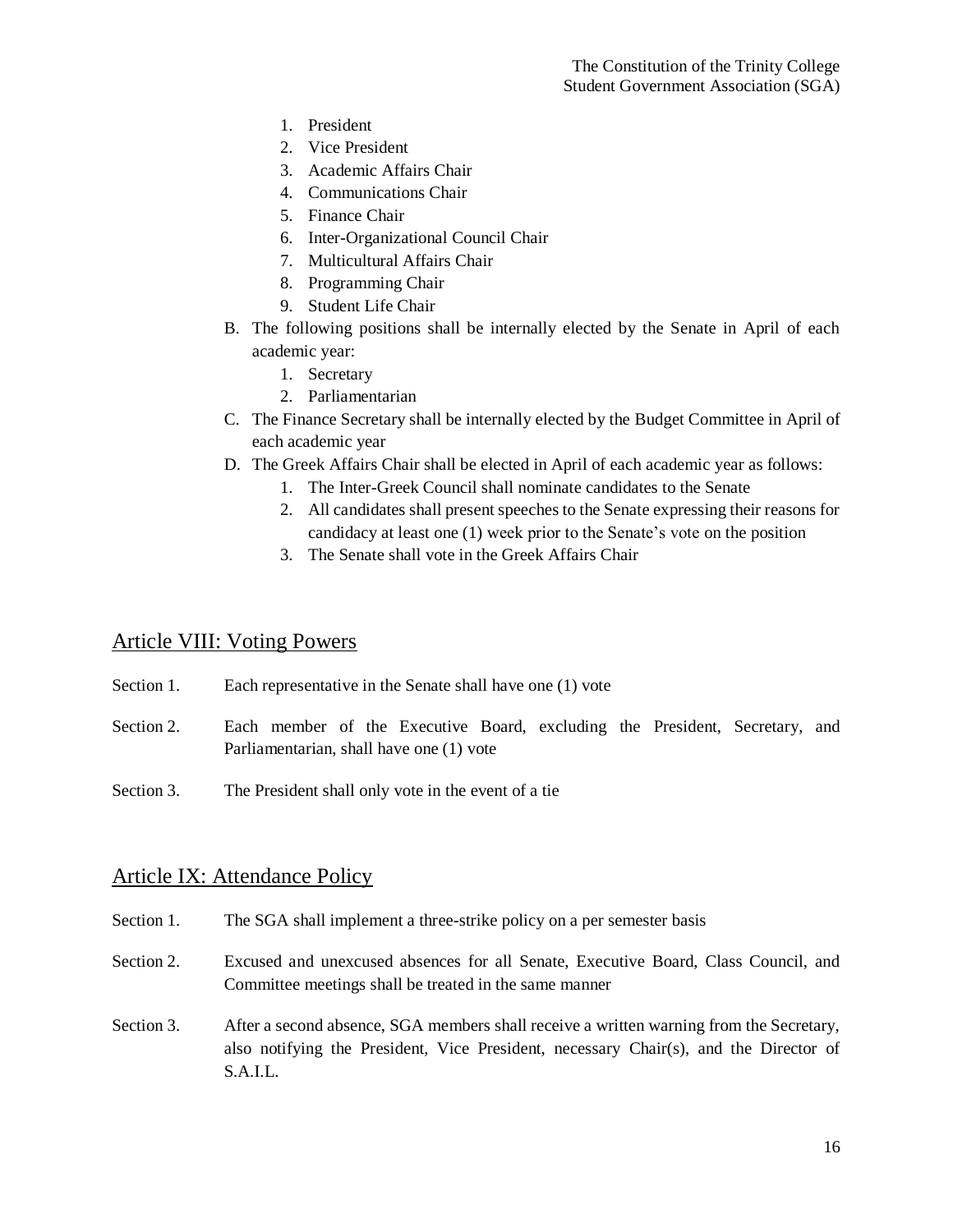- Section 4. After a third absence, SGA members shall be temporarily suspended from all SGA activities and participate in a judicial hearing process overseen by the ad hoc Judicial Committee
	- A. The Judicial Committee shall gather all relevant information pertaining to the violation(s) and shall present its findings to the Senate at least one (1) week prior to the Senate's vote
	- B. The Judicial Committee shall make a recommendation for disciplinary action to the Senate, which may be:
		- 1. Censuring member(s) for a designated period of time
		- 2. Re-evaluate member(s) at a later point in time to remove the censure
		- 3. Removing member(s) from the SGA altogether
	- C. Any member of the Senate may propose an alternative form of disciplinary action
	- D. The Senate shall vote on the form of disciplinary action to take

## Article X: Quorum

| Section 1. | For a vote to occur, at least 2/3 of the members of the body must be present    |
|------------|---------------------------------------------------------------------------------|
| Section 2. | If quorum is not met, then a meeting shall still occur, but no vote shall occur |

## Article XI: Vote of Confidence

| Section 1. | The vote of confidence allows the Senate and/or Committee members to affirm or deny<br>support for the members of the Executive Board for the remainder of the academic year                                                                                                                              |
|------------|-----------------------------------------------------------------------------------------------------------------------------------------------------------------------------------------------------------------------------------------------------------------------------------------------------------|
| Section 2. | The vote of confidence shall occur at the last meeting of the fall semester for each<br>Executive Board position within the Senate or within the Chairs' respective Committees                                                                                                                            |
| Section 3. | The vote of confidence shall be conducted by the Senior Class President for all Executive<br>Board positions                                                                                                                                                                                              |
| Section 4. | The vote of confidence shall occur within the Senate for the President, Vice President,<br>Secretary, and Parliamentarian                                                                                                                                                                                 |
| Section 5. | The vote of confidence shall occur within their respective Committees for the Chairs                                                                                                                                                                                                                      |
| Section 6. | If the vote of confidence is not conducted at the last meeting of the fall semester, then no<br>business of the SGA shall resume for the spring semester until such a vote is conducted,<br>which includes suspending all accounts related to the SGA, no SGA meetings, no voting<br>on resolutions, etc. |
| Section 7. | The results of the vote of confidence shall be recorded and archived by the Secretary                                                                                                                                                                                                                     |